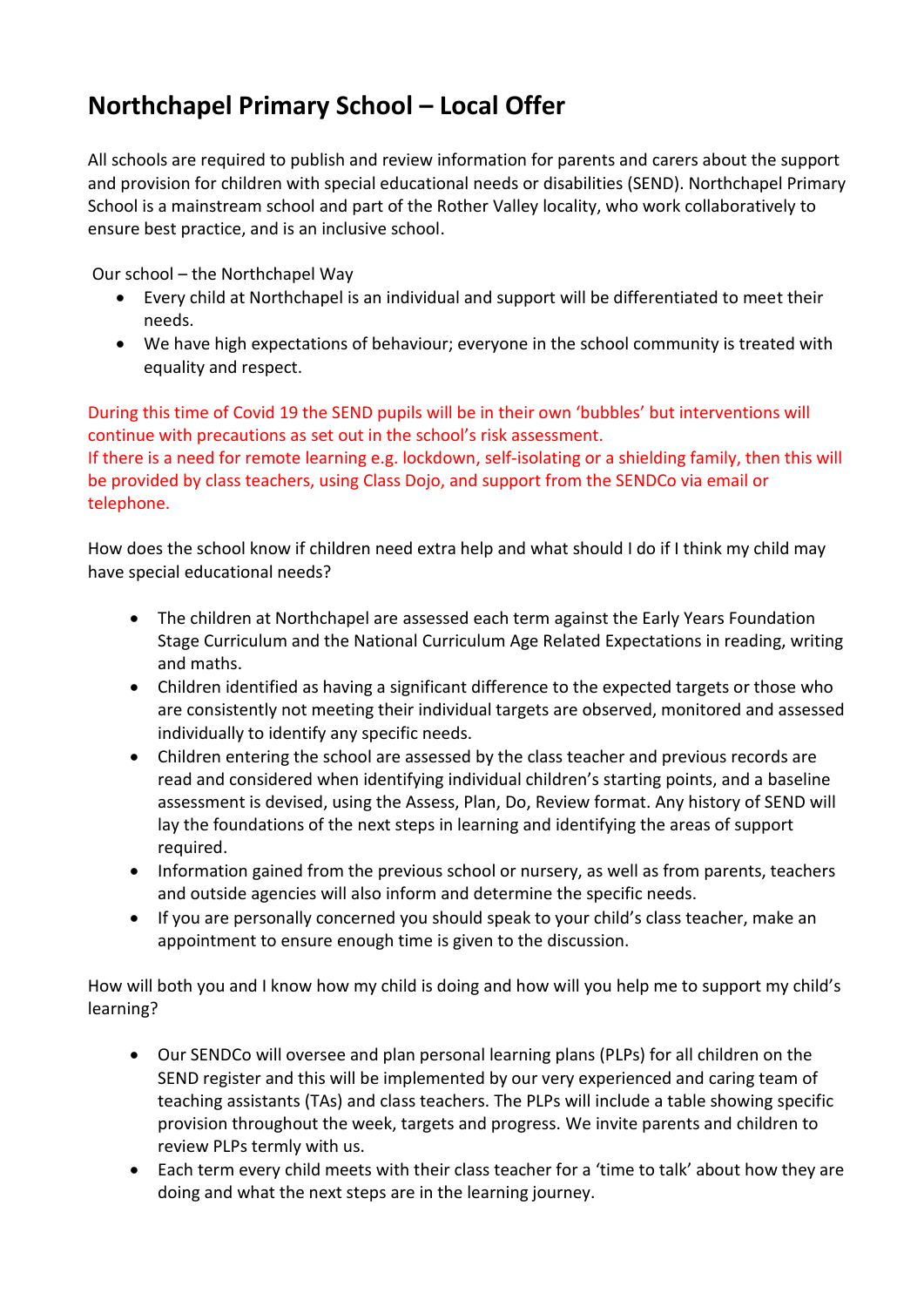How will the school staff support my child?

• Any member of the team working with individual children will be responsible and, in a position, to share information and achievement. We can use a home/school communication notebook for recording significant moments both at home and at school, also 'meet and greet' at the start of the day for targeted children. Teaching assistants work with class teachers to provide small group or 1:1 support in the classroom. We have an Emotional Literacy Support Assistant (ELSA) who can work with children with Social, Emotional and Mental Health Needs.

How will the curriculum be matched to my child's needs?

- Independent learning is promoted through the use of visual timetables, homework and ICT.
- Learning within the classroom is differentiated to support the needs of all abilities.

How is the decision made about what type and how much support my child will receive?

• Regular meetings take place with our parents, staff and outside agencies to review the needs of our children. To ensure the best possible provision and support for your children we like to include you and our staff working together in making decisions. Communication between our school and you, as parents, is vital to our approach and we value your opinions and concerns.

How are the school's resources allocated and matched to children's special educational needs?

- We have a small, inviting group room (The Tree House) for 1:1 and group work, for activities such as social skills groups, working on specific PLP targets, ELSA sessions and occupational therapy.
- Funding is used to purchase IT programmes and training for staff to specifically meet the needs of children at the school.

How will my child be included in activities outside the school classroom including school trips and what support will there be for my child's overall well-being?

- Risk assessments and identified differentiated plans are put into place for children with specific needs when planning trips or extra-curricular activities. Most staff members have had training in restraint (Team Teach) and behaviour modification. Please look at our Behaviour Policy on our website. All students take part in a range of PSHE skills programmes.
- We have a team of qualified First Aiders. We have access to the School Nurse. There is a policy for the administration of medicine.
- In recent years we have taken children with a range of special needs on a day trip to Bruges, Belgium; on an outdoor activity residential and a cultural residential in London as well as many opportunities to take part in dance, singing and drama trips. All children are given the opportunity to have a topic based trip each term and support is given so that every child is able to participate fully.

What specialist services and expertise are available for access by this school?